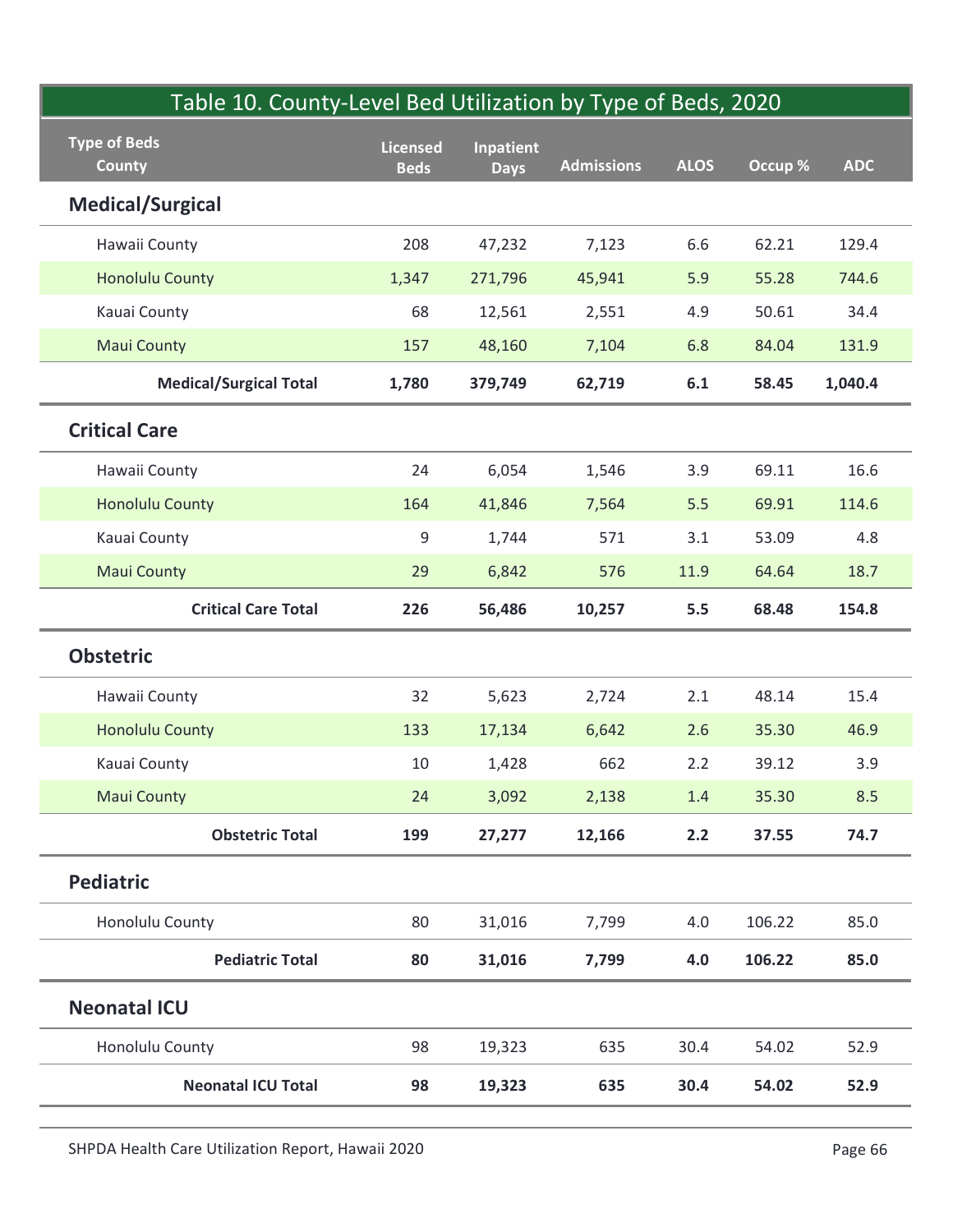| Table 10. County-Level Bed Utilization by Type of Beds, 2020<br><b>Type of Beds</b> | <b>Licensed</b> | <b>Inpatient</b> |                   |             |         |            |
|-------------------------------------------------------------------------------------|-----------------|------------------|-------------------|-------------|---------|------------|
| <b>County</b>                                                                       | <b>Beds</b>     | <b>Days</b>      | <b>Admissions</b> | <b>ALOS</b> | Occup % | <b>ADC</b> |
| <b>Psychiatric (Psych)</b>                                                          |                 |                  |                   |             |         |            |
| Hawaii County                                                                       | 31              | 6,719            | 882               | 7.6         | 59.38   | 18.4       |
| <b>Honolulu County</b>                                                              | 96              | 16,818           | 3,350             | 5.0         | 48.00   | 46.1       |
| Kauai County                                                                        | 9               | 2,777            | 198               | 14.0        | 84.54   | $7.6$      |
| <b>Maui County</b>                                                                  | 11              | 3,218            | 484               | 6.6         | 80.15   | 8.8        |
| <b>Psychiatric (Psych) Total</b>                                                    | 147             | 29,532           | 4,914             | 6.0         | 55.04   | 80.9       |
| <b>Acute/Long-Term Swing</b>                                                        |                 |                  |                   |             |         |            |
| Hawaii County                                                                       | 51              | 9,672            | 258               | 37.5        | 51.96   | 26.5       |
| <b>Honolulu County</b>                                                              | 21              | 6,777            | 250               | 27.1        | 88.41   | 18.6       |
| Kauai County                                                                        | 15              | 1,708            | 100               | 17.1        | 31.20   | 4.7        |
| <b>Maui County</b>                                                                  | 26              | 1,916            | 260               | 7.4         | 20.19   | $5.2$      |
| <b>Acute/Long-Term Swing Total</b>                                                  | 113             | 20,073           | 868               | 23.1        | 48.67   | 55.0       |
| <b>Skilled Nursing (SNF)</b>                                                        |                 |                  |                   |             |         |            |
| Honolulu County                                                                     | 84              | 13,695           | 330               | 41.5        | 44.67   | 37.5       |
| <b>Skilled Nursing (SNF) Total</b>                                                  | 84              | 13,695           | 330               | 41.5        | 44.67   | 37.5       |
| <b>Intermediate Care (ICF)</b>                                                      |                 |                  |                   |             |         |            |
| Honolulu County                                                                     | 137             | 39,364           | 93                | 423.3       | 78.72   | 107.8      |
| <b>Intermediate Care (ICF) Total</b>                                                | 137             | 39,364           | 93                | 423.3       | 78.72   | 107.8      |
| SNF/ICF                                                                             |                 |                  |                   |             |         |            |
| Hawaii County                                                                       | 781             | 237,094          | 1,303             | 182.0       | 83.17   | 649.6      |
| <b>Honolulu County</b>                                                              | 2,676           | 752,623          | 6,283             | 119.8       | 77.05   | 2,062.0    |
| Kauai County                                                                        | 333             | 93,391           | 420               | 222.4       | 76.84   | 255.9      |
| <b>Maui County</b>                                                                  | 459             | 142,196          | 614               | 231.6       | 84.88   | 389.6      |
| <b>SNF/ICF Total</b>                                                                | 4,249           | 1,225,304        | 8,620             | 142.1       | 79.01   | 3,357.0    |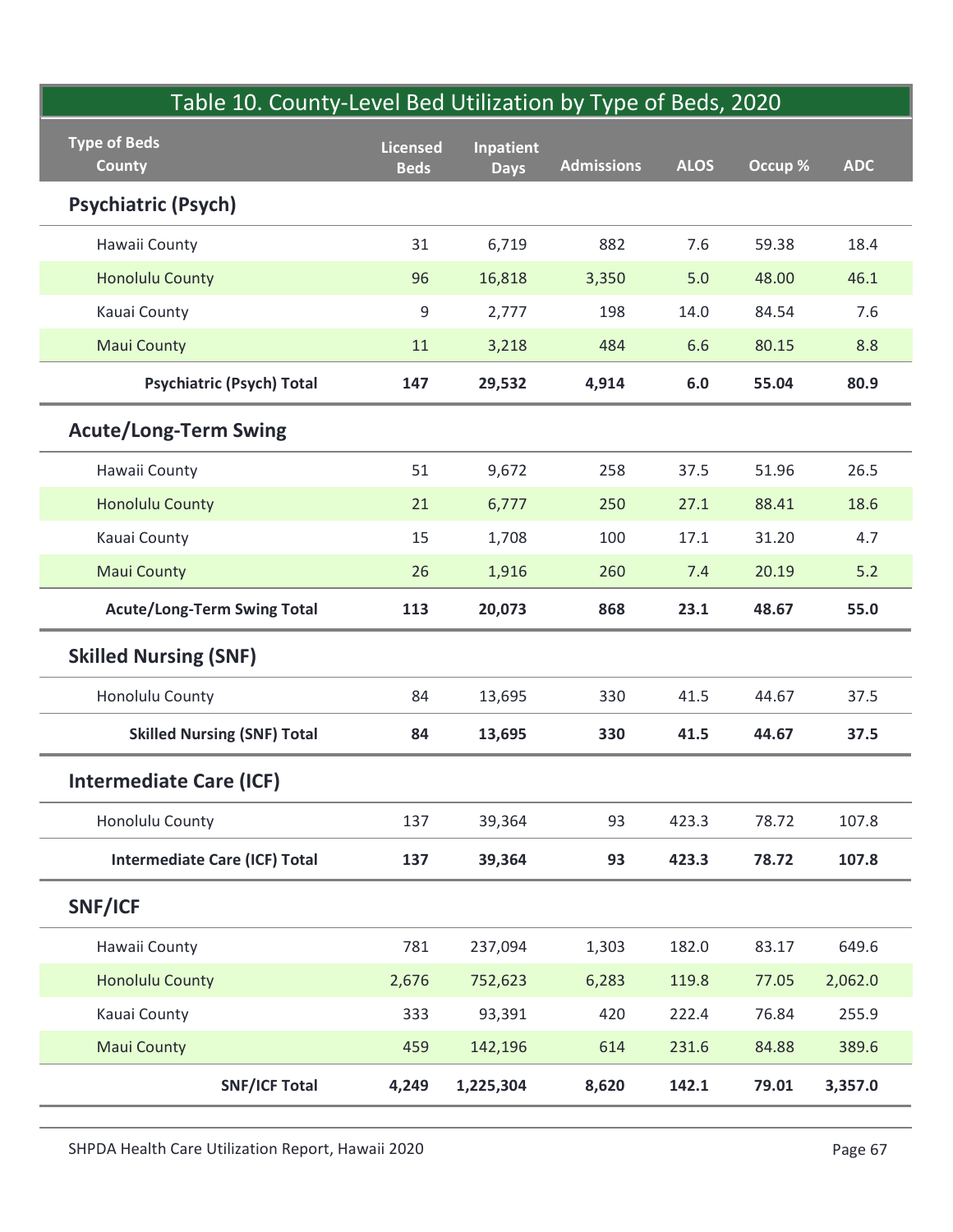| Table 10. County-Level Bed Utilization by Type of Beds, 2020<br><b>Type of Beds</b><br><b>County</b> | <b>Licensed</b><br><b>Beds</b> | <b>Inpatient</b><br><b>Days</b> | <b>Admissions</b> | <b>ALOS</b> | Occup % | <b>ADC</b> |
|------------------------------------------------------------------------------------------------------|--------------------------------|---------------------------------|-------------------|-------------|---------|------------|
| <b>Psychiatric (Spec.)</b>                                                                           |                                |                                 |                   |             |         |            |
| Honolulu County                                                                                      | 290                            | 102,590                         | 622               | 164.9       | 96.92   | 281.1      |
| <b>Psychiatric (Spec.) Total</b>                                                                     | 290                            | 102,590                         | 622               | 164.9       | 96.92   | 281.1      |
| <b>Tuberculosis (TB)</b>                                                                             |                                |                                 |                   |             |         |            |
| Honolulu County                                                                                      | 4                              | $\mathsf{O}\xspace$             | 0                 |             | 0.00    | 0.0        |
| <b>Tuberculosis (TB) Total</b>                                                                       | 4                              | $\pmb{0}$                       | $\pmb{0}$         |             | 0.00    | 0.0        |
| <b>SNF/ICF ID</b>                                                                                    |                                |                                 |                   |             |         |            |
| Maui County                                                                                          | 9                              | 2,861                           | $\mathbf{3}$      | 953.7       | 87.09   | 7.8        |
| <b>SNF/ICF ID Total</b>                                                                              | 9                              | 2,861                           | $\mathbf{3}$      | 953.7       | 87.09   | 7.8        |
| <b>Hansen's Disease</b>                                                                              |                                |                                 |                   |             |         |            |
| Honolulu County                                                                                      | 14                             | 1,791                           | 20                | 89.6        | 35.05   | 4.9        |
| <b>Maui County</b>                                                                                   | 5                              | 365                             | $\overline{0}$    |             | 20.00   | $1.0\,$    |
| <b>Hansen's Disease Total</b>                                                                        | 19                             | 2,156                           | 20                | 107.8       | 31.09   | 5.9        |
| Rehabilitation                                                                                       |                                |                                 |                   |             |         |            |
| Honolulu County                                                                                      | 82                             | 18,975                          | 1,555             | 12.2        | 63.40   | 52.0       |
| <b>Rehabilitation Total</b>                                                                          | 82                             | 18,975                          | 1,555             | 12.2        | 63.40   | 52.0       |
| <b>Children's Orthopedic</b>                                                                         |                                |                                 |                   |             |         |            |
| Honolulu County                                                                                      | 24                             | 529                             | 121               | 4.4         | 6.04    | $1.4\,$    |
| <b>Children's Orthopedic Total</b>                                                                   | 24                             | 529                             | 121               | 4.4         | 6.04    | $1.4\,$    |